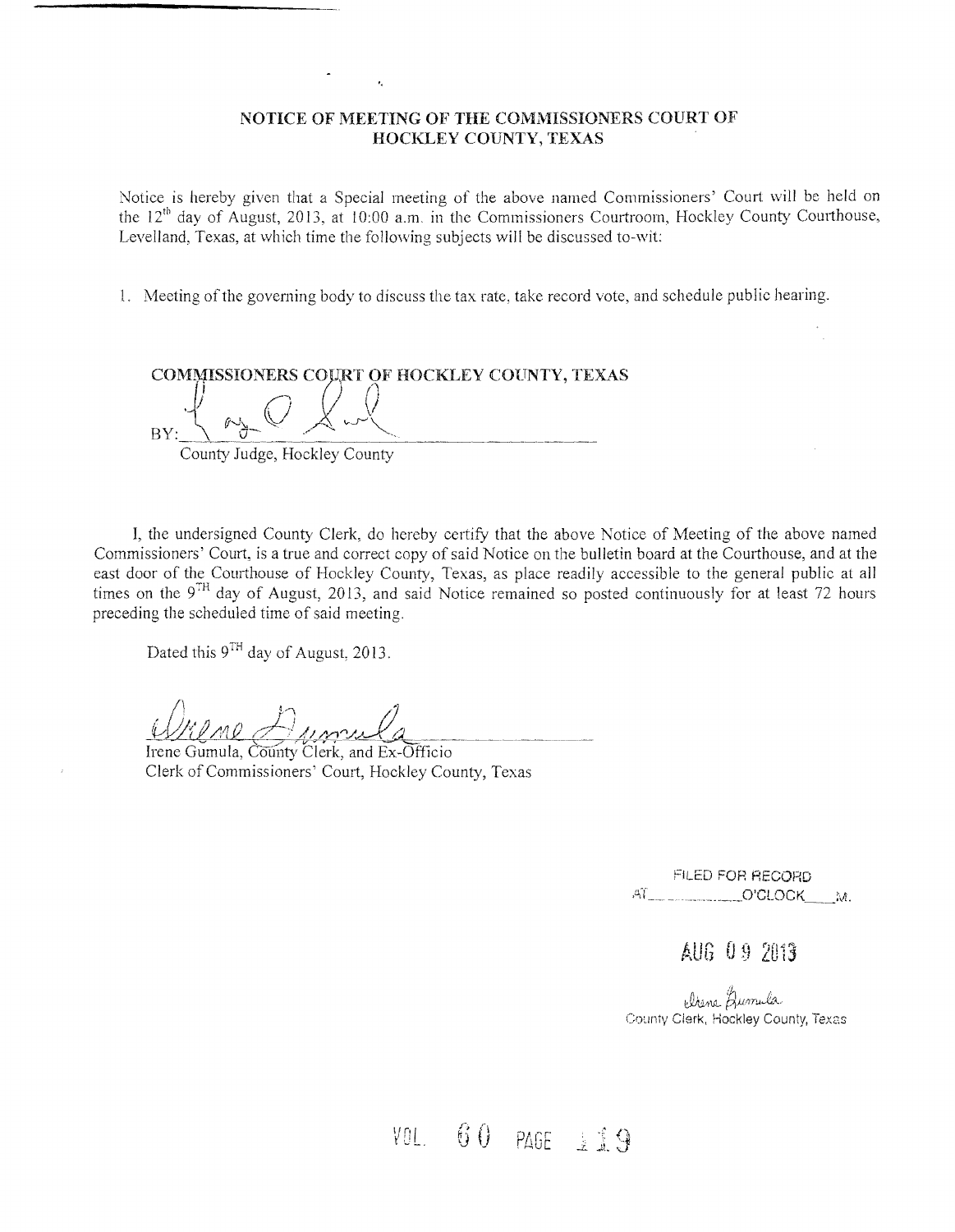## THE STATE OF TEXAS COUNTY OF HOCKLEY

## IN THE COMMISSIONER'S COURT OF HOCKLEY COUNTY, TEXAS

## SPECIAL MEETING August 12,2013

 $\ddot{\phantom{a}}$ 

Be it remembered that on this the  $12<sup>th</sup>$  day of August A.D. 2013, there came on to be held a Special meeting of the Commissioners' Court, and the Court having convened in Special session at the usual meeting place thereof at the Courthouse in Levelland, Texas, with the following members present to-wit:

| Larry Sprowls              | County Judge                       |  |
|----------------------------|------------------------------------|--|
| Curtis D. Thrash           | <b>Commissioner Precinct No. 1</b> |  |
| Larry Carter (ABSENT)      | <b>Commissioner Precinct No. 2</b> |  |
| J. L. "Whitey" Barnett     | <b>Commissioner Precinct No. 3</b> |  |
| Thomas R "Tommy" Clevenger | <b>Commissioner Precinct No. 4</b> |  |

Irene Gumula, County Clerk, and Ex-Officio Clerk of Commissioners' Court when the following proceedings were had, to-wit:

Commissioners' Court met in Special session on August 12, 2013 at 10:00 A.M., to discuss the proposed tax rate for 2014.

Motion by Commissioner Barnett, seconded by Commissioner Thrash, 3 Votes Yes, 1 Vote Yes by Judge Larry Sprowls, 0 Votes No, that Commissioners' Court voted to approve the proposed tax rate, and the first public hearing is scheduled for August 19, 2013 at 10:00 A.M.

VOL. 60 PAGE 120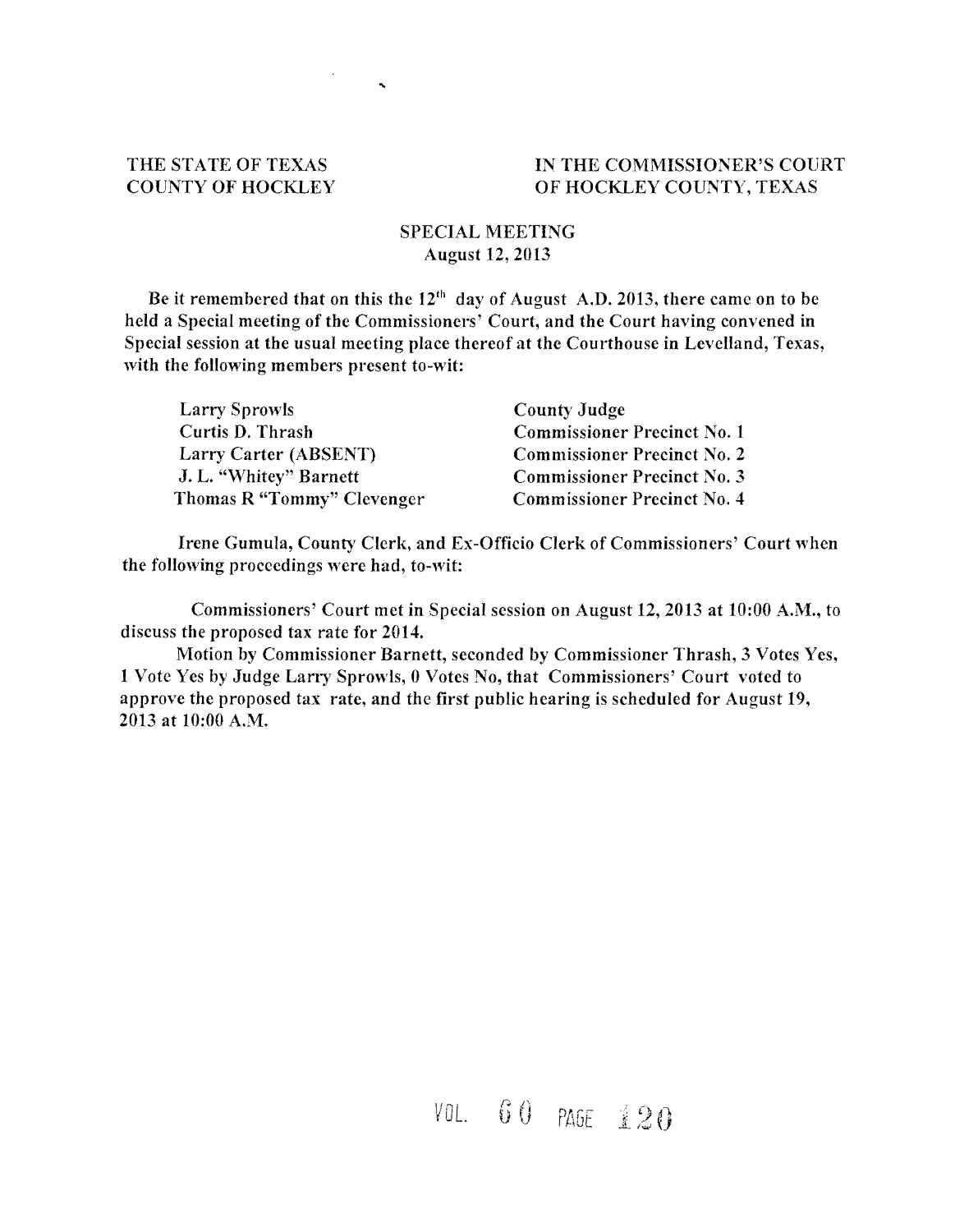| Valuation:<br>4,007,382,865.              |                 |                 |                   |
|-------------------------------------------|-----------------|-----------------|-------------------|
|                                           |                 |                 |                   |
|                                           |                 |                 |                   |
|                                           | <b>Tax Rate</b> | <b>Tax Rate</b> | Tax Rate budgeted |
|                                           |                 |                 |                   |
|                                           | 2012            | 2013            | 2014              |
| <b>OPERATING FUNDS:</b>                   |                 |                 |                   |
|                                           |                 |                 |                   |
| Jury                                      | 0.00840         | 0.00702         | 0.00820           |
| Road & Bridge                             |                 |                 |                   |
| Road & Bridge Special                     | 0.04970         | 0.04255         | 0.05490           |
| General                                   | 0.22780         | 0.20230         | 0.21190           |
| <b>Permanent Improvement</b>              | 0.01660         | 0.01963         | 0.02620           |
| Library                                   | 0.00430         | 0.00391         | 0.00520           |
|                                           |                 |                 |                   |
| <b>TOTAL OPERATING FUNDS</b>              | 0.30680         | 0.27541         | 0.30640           |
|                                           |                 |                 |                   |
|                                           |                 |                 |                   |
|                                           |                 |                 |                   |
| <b>Total Interest &amp; Sinking Funds</b> | 0.04970         | 0.04126         | 0.04406           |
|                                           |                 |                 |                   |
|                                           |                 |                 |                   |
|                                           |                 |                 |                   |
|                                           |                 |                 |                   |
|                                           |                 |                 |                   |
| TOTAL COUNTY WIDE TAX RATE                | 0.35650         | 0.31667         | 0.35046           |

 $\mathcal{L}_{\text{max}}$ 

 $\bar{\mathbf{v}}$ 

VOL.  $60$  PAGE